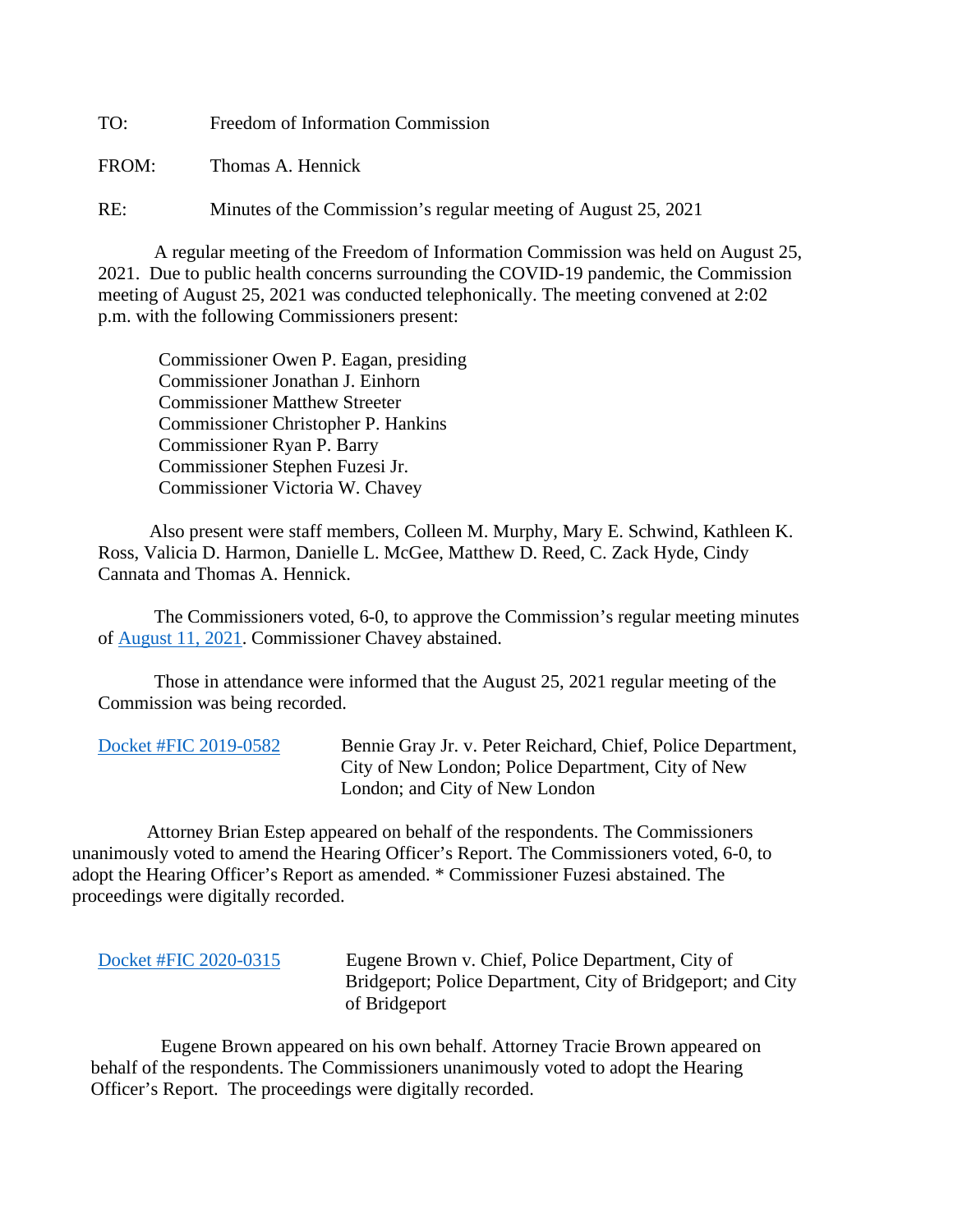Minutes, Regular Meeting, August 25, 2021 Page 2

Docket [#FIC 2019-0449](https://portal.ct.gov/-/media/FOI/FinalDecisions/2021/Aug25/2019-0449.pdf) Jason McCoy v. Lydia N. Martinez, City Clerk, City of Bridgeport; and City of Bridgeport

 Jason McCoy appeared on his own behalf. Attorney Dina Scalo appeared on behalf of the respondents. The Commissioners unanimously voted to adopt the Hearing Officer's Report. The proceedings were digitally recorded.

| Docket #FIC 2019-0715<br>Attorney Brian K. Estep and Town of Salem v. President,<br>Gardner Lake Volunteer Fire Company Inc.; and Gardner<br>Lake Volunteer Fire Company, Inc. |
|--------------------------------------------------------------------------------------------------------------------------------------------------------------------------------|
|--------------------------------------------------------------------------------------------------------------------------------------------------------------------------------|

 Attorney Brian Estep appeared on behalf of the complainants. Attorney Claire Howard appeared on behalf of the respondents. The Commissioners unanimously voted to amend the Hearing Officer's Report. The Commissioners unanimously voted to adopt the Hearing Officer's Report as amended. \* The proceedings were digitally recorded.

 Attorney Matthew D. Reed reported on the Superior Court decision dated August 13, 2021 in *John Drumm, Chief of Police, Town of Madison; Police Department, Town of Madison; and Town of Madison v. Freedom of Information Commission*, [HHB-CV21-6063380-S.](http://civilinquiry.jud.ct.gov/DocumentInquiry/DocumentInquiry.aspx?DocumentNo=21218981)

Colleen M. Murphy reported on pending appeals.

 Colleen M. Murphy reported that software was being ordered to allow hearings to be held simultaneously from two locations. This will help reduce case backlog.

 Colleen M. Murphy reported that the second round of interviews were scheduled with candidates for the vacant Staff Attorney II position.

 Colleen M. Murphy reported that the Commission had been contacted by the ACIR committee created to review the remote meeting provisions recently adopted by the Legislature. Preliminary meetings may be scheduled within the next week.

The meeting was adjourned at 3:32 p.m.

 $\overline{\phantom{a}}$  , and the contract of the contract of the contract of the contract of the contract of the contract of the contract of the contract of the contract of the contract of the contract of the contract of the contrac Thomas A. Hennick MINREGmeeting 08252021/tah/08262021

\* See attached for amendments